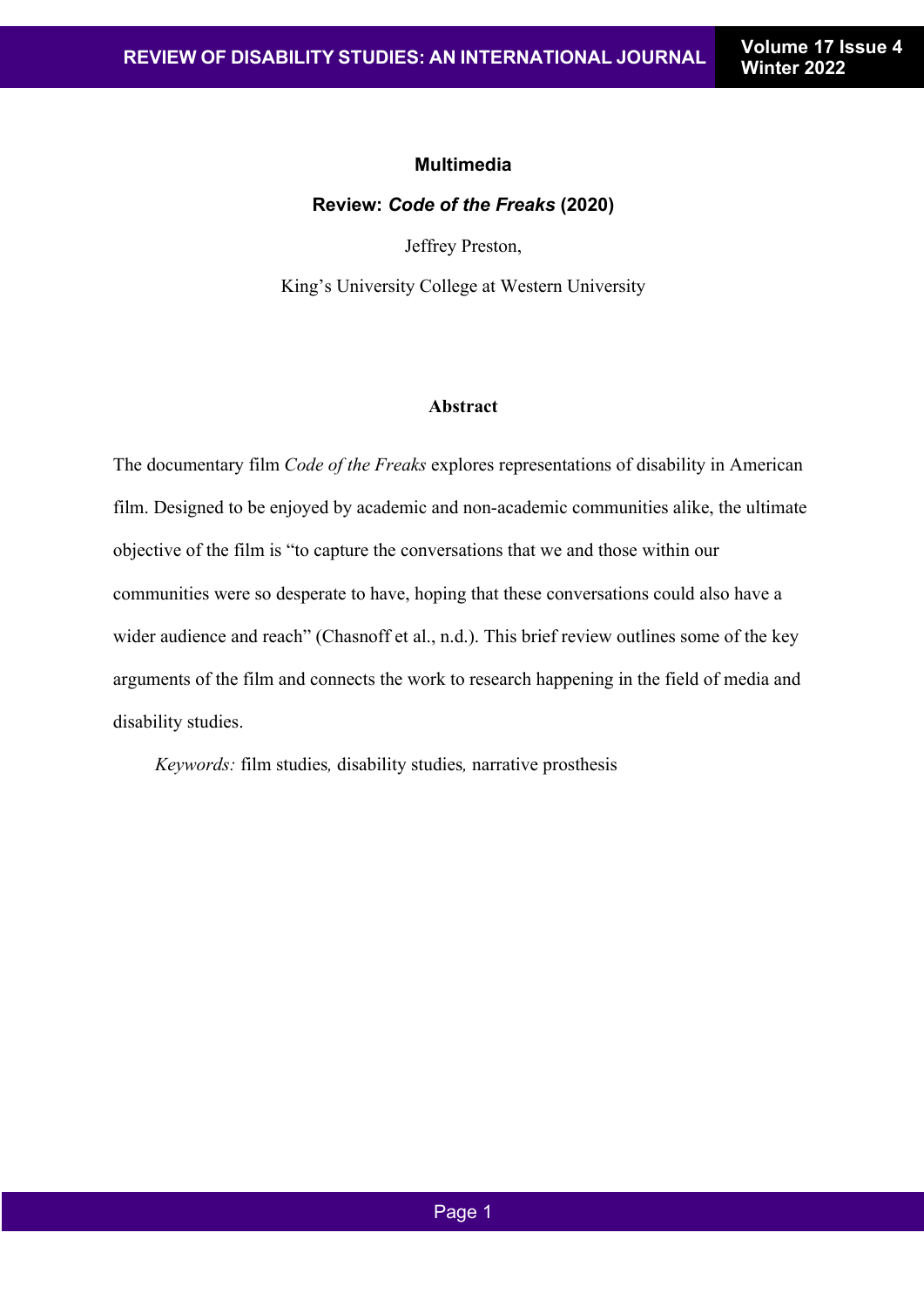An important dichotomy lies at the heart of the documentary *Code of the Freaks* (Chasnoff et al., 2020): the ways we mediate disability and the actual lived experiences of disabled people. Representation of disability in film appears ensnared in Deleuzian rhizomatic simulacra (1994), doomed to perpetually repeat, expand and naturalize several key tropes or "codes" of disability despite the apparent disconnection from lived experience. Written by Chicago-area academics and artists Susan Nussbaum, Alyson Patsavas and Carrie Sandahl and directed by Salome Chasnoff, *Code of the Freaks* picks up the mantle from works like Norden's *Cinema of Isolation* (1994) or Chivers' *The Problem Body* (2010), seeking to identify and chronical the (mis)representation of disability in over a century of American film, with Nussbaum et al. explaining,

With few exceptions, disability still functions as a storytelling device, an inspirational trope, and a vehicle for a non-disabled character development. These images, in turn, continue to perpetuate disability oppression in their erasure of the full lives disabled people live and their propagation of harmful stereotypes that disabled lives are less valuable and/or less worthy of living. (Chasnoff et al., n.d.)

The prostheticizing of disability for narrative benefit, popularly explored by Mitchell & Snyder (2001), is unpacked throughout this feature-length documentary in a series of interviews with academics, activists and artists and accompanied by clips and exemplars from recent and historic film. Designed to be enjoyed by academic and non-academic communities alike, the ultimate objective of the film is "to capture the conversations that we and those within our communities were so desperate to have, hoping that these conversations could also have a wider audience and reach" (Chasnoff et al., n.d.).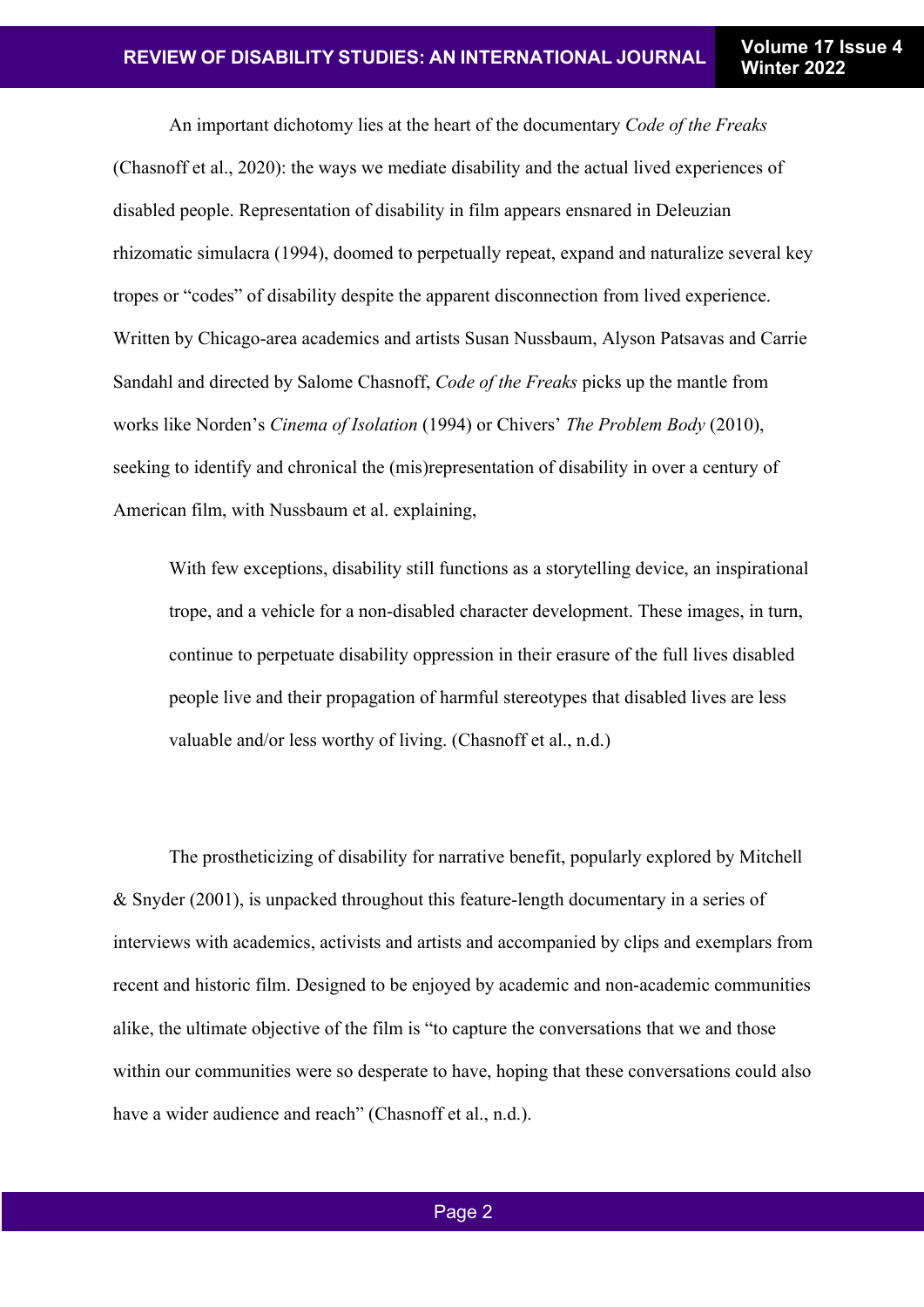Straddling the delicate balance between inquiry and critique, *Code of the Freaks* begins with a radical proposition: perhaps the film *Freaks* (Browning, 1932) is one of the truest representations of disability in film. Despite critiques of a film that leverages disability to induce fear or anxiety in nondisabled audiences, *Code of the Freaks* notes that *Freaks* features one of the biggest casts of disabled actors and that within the "freak" community we see a type of solidarity and internal support networks that exemplify the best of the modern disability community. In fact, the film argues, *Freaks* does well when compared to the current incarnation of representations of disability in popular culture. *Code of the Freaks* focuses the rest of the film on identifying, exploring and critiquing typical tropes found in Hollywood films "about" disability. To begin, the film explores the modern obsession with inspirational stories about disability, in which cure or superpower is deployed to sanitize or "fix" disability to the joy of nondisabled audiences. When disabled characters are not uplifting or teaching nondisabled characters valuable lessons, they are instead presented as monsters or villains, not unlike the findings of Paul K. Longmore's work on facial deformity as symbolic of villainous intent (2003, p. 133) or Angela Smith's exploration of monsters in *Hideous Progeny* (2012). While hero and villain stereotypes of disability in film have been amply explored in the academy, the film also considers the ways disabled characters are (de)sexualized, presented as either incapable of sexual performance or elevated to fetishized object of exotic vulnerability in the case of d/Deaf women (Wilson, 2013). The film also notes, quite uniquely, that when disabled characters are sexualized it is usually with nondisabled characters. Finally, the film considers the pitfalls of using nondisabled actors to "play" disability and the ways the demand to be "cured" is satisfied when the nondisabled actor, now restored and out of character, walk to the podium to accept an Oscar.

The truth strength of *Code of the Freaks* is its ability to translate years of academic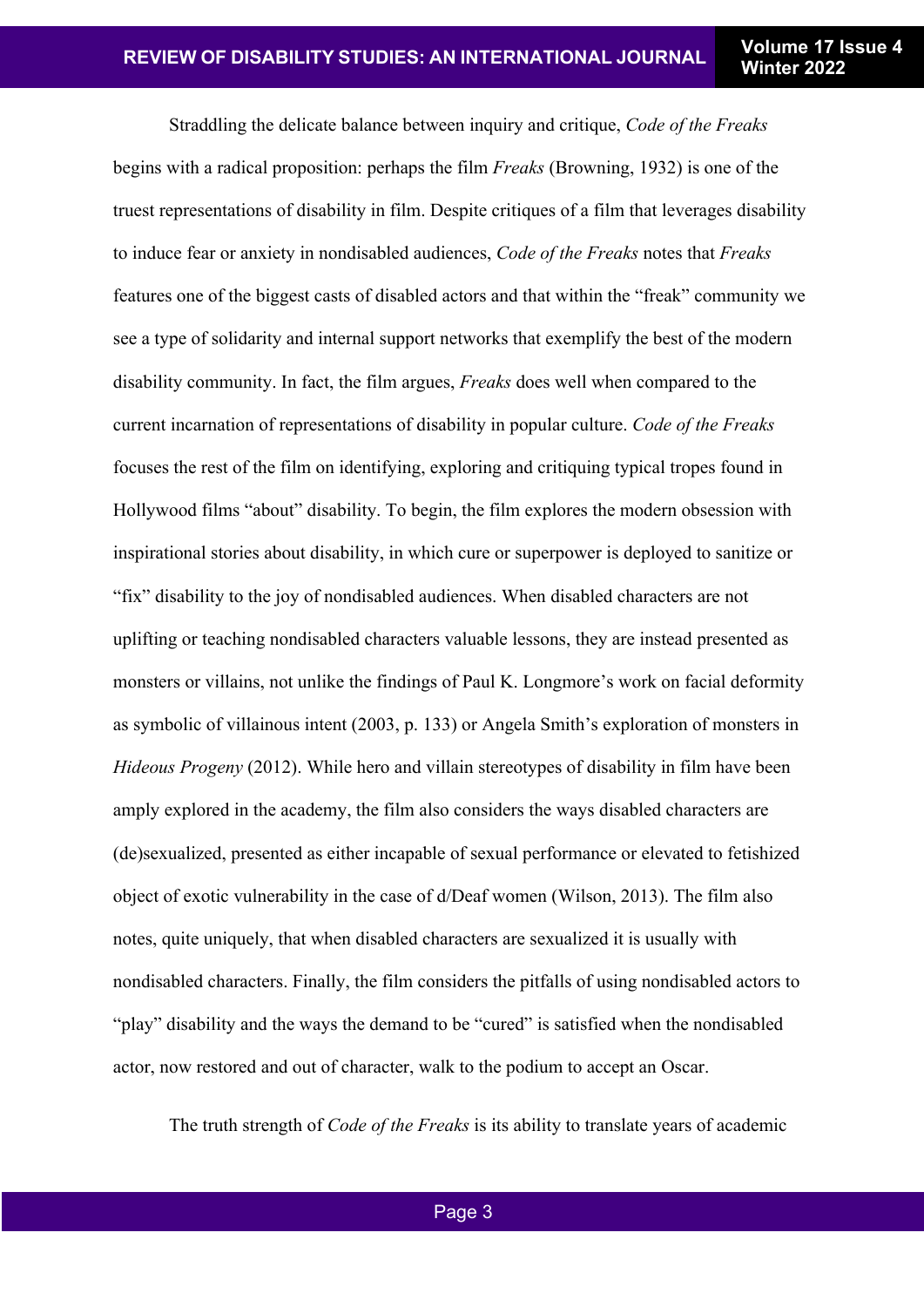theory and activist discussion into a compelling and easy to follow documentary. Well researched with excellent exemplars, the film manages to condense a ton of ideas into a tight, digestible package that makes good on answering the documentary's central thesis. This is perhaps no surprise, given the years of experience in the production team along with the wonderful cast of interviewees. Of note is the exceptional editing, which helps make the film feel more like dynamic conversation than droning lecture. The film also opts to spend ample time "showing" rather than just telling, splicing together commentary with clips from over a century of film to great result.

Although there are few criticisms to be made of the film, there were two things that have stuck with me after watching the documentary several times. One critique of the film is the limited time spent delving deeper into the political economy of Hollywood films. The film does mention some of the business factors driving representation, gesturing to some of the systemic explanations as to why we represent disability the way we typically do, but there was some fertile ground here that was unfortunately not fully cultivated. Another limitation of the film is the almost exclusive focus on representations of disability from the United States, both in interviewee and exemplar used. This heavy focus on American thinkers and texts leaves the film as exploration of (mostly) *American* discourses of disability that may not feel as grounded for viewers in other regions. Less focus on American examples could have added nuance to the existing investigation, especially in a streaming era that has brought significant access to foreign content that may be starting to "flip the script" on American disability hegemony.

Ultimately, *Code of the Freaks* offers a compelling and engaging overview of representations of disability in film. The documentary expertly explains the common mistakes made in films about disability and suggests succinctly why we must tell better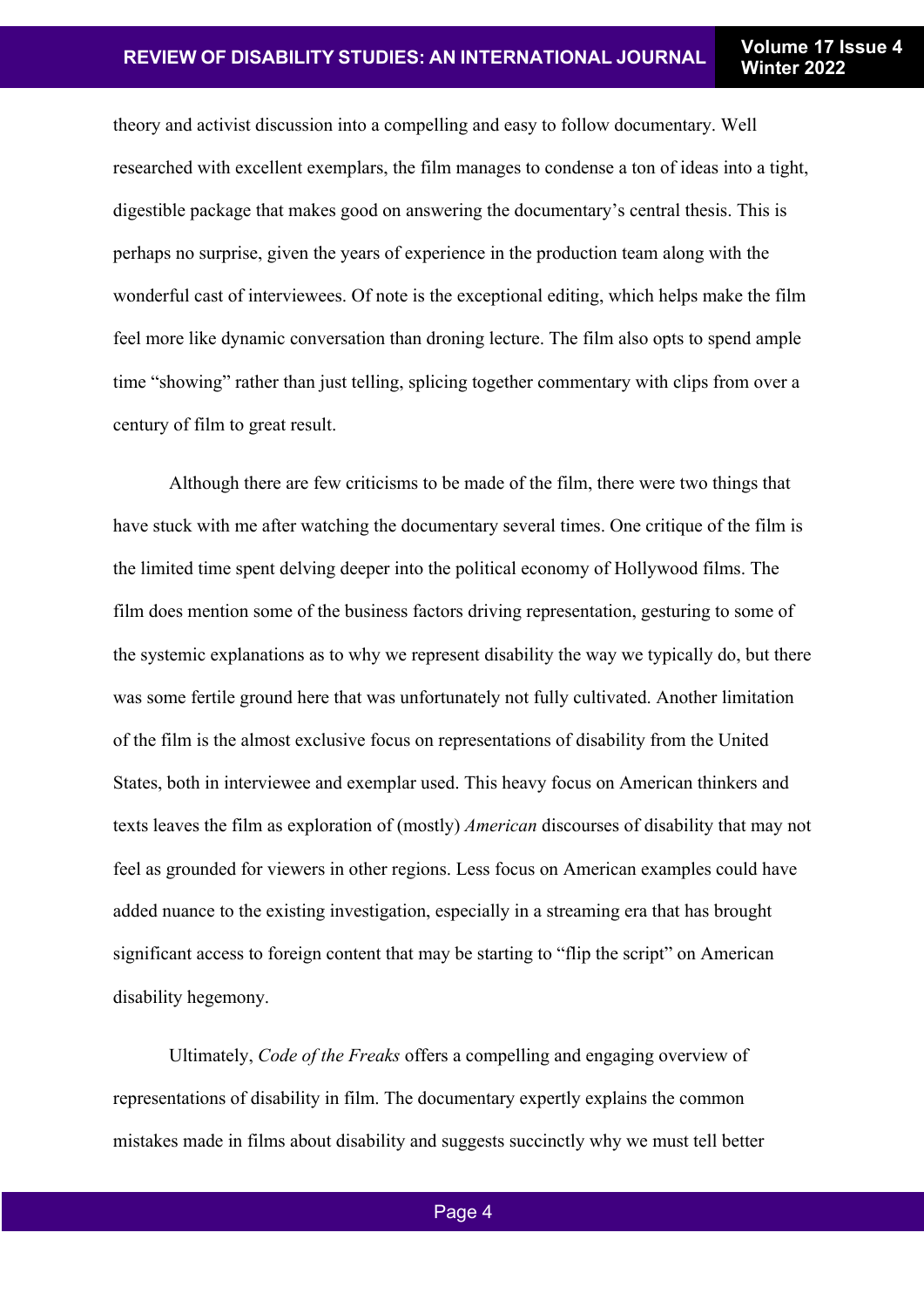stories about disability. As educational as it is entertaining, this film is great for both novice and advanced educational settings, being just as comfortable in a film production classroom as in a disability studies graduate seminar.

The film is available for educational and personal use from Kino Lorber.